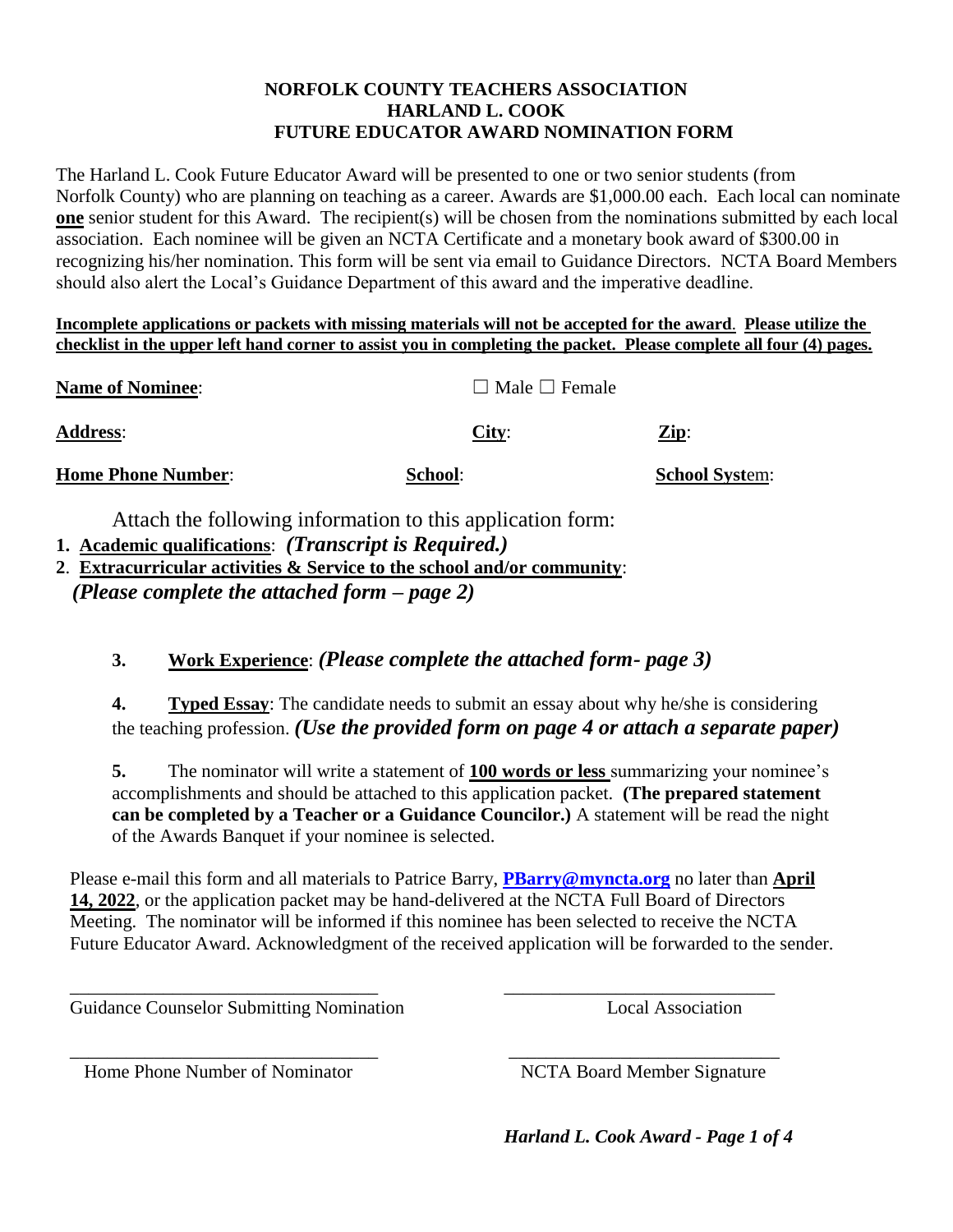## **EXTRACURRICULA ACTIVITIES AND SERVICE TO THE SCHOOL AND/OR COMMUNITY**

Please list each activity, organization, team, club, service project or group with which you are involved. If you have a typewritten resume with comparable information you may submit it in place of this form.

| <b>Club, Team, Group or Organization</b> | Nature and extent of involvement<br>(offices held, work done, etc.) | <b>Years Involved</b> |
|------------------------------------------|---------------------------------------------------------------------|-----------------------|
|                                          |                                                                     |                       |
|                                          |                                                                     |                       |
|                                          |                                                                     |                       |
|                                          |                                                                     |                       |
|                                          |                                                                     |                       |
|                                          |                                                                     |                       |
|                                          |                                                                     |                       |
|                                          |                                                                     |                       |
|                                          |                                                                     |                       |
|                                          |                                                                     |                       |
|                                          |                                                                     |                       |
|                                          |                                                                     |                       |
|                                          |                                                                     |                       |
|                                          |                                                                     |                       |
|                                          |                                                                     |                       |

*You may photocopy this form if more space is needed.* 

Applicant's Name:

Signature: \_\_\_\_\_\_\_\_\_\_\_\_\_\_\_\_\_\_\_\_\_\_\_\_\_\_\_\_\_\_\_\_\_\_\_\_\_\_\_\_\_\_\_\_\_\_\_Date: \_\_\_\_\_\_\_\_\_\_\_\_\_\_\_\_\_\_\_\_\_\_\_

*Harland L. Cook Award - Page 2 of 4*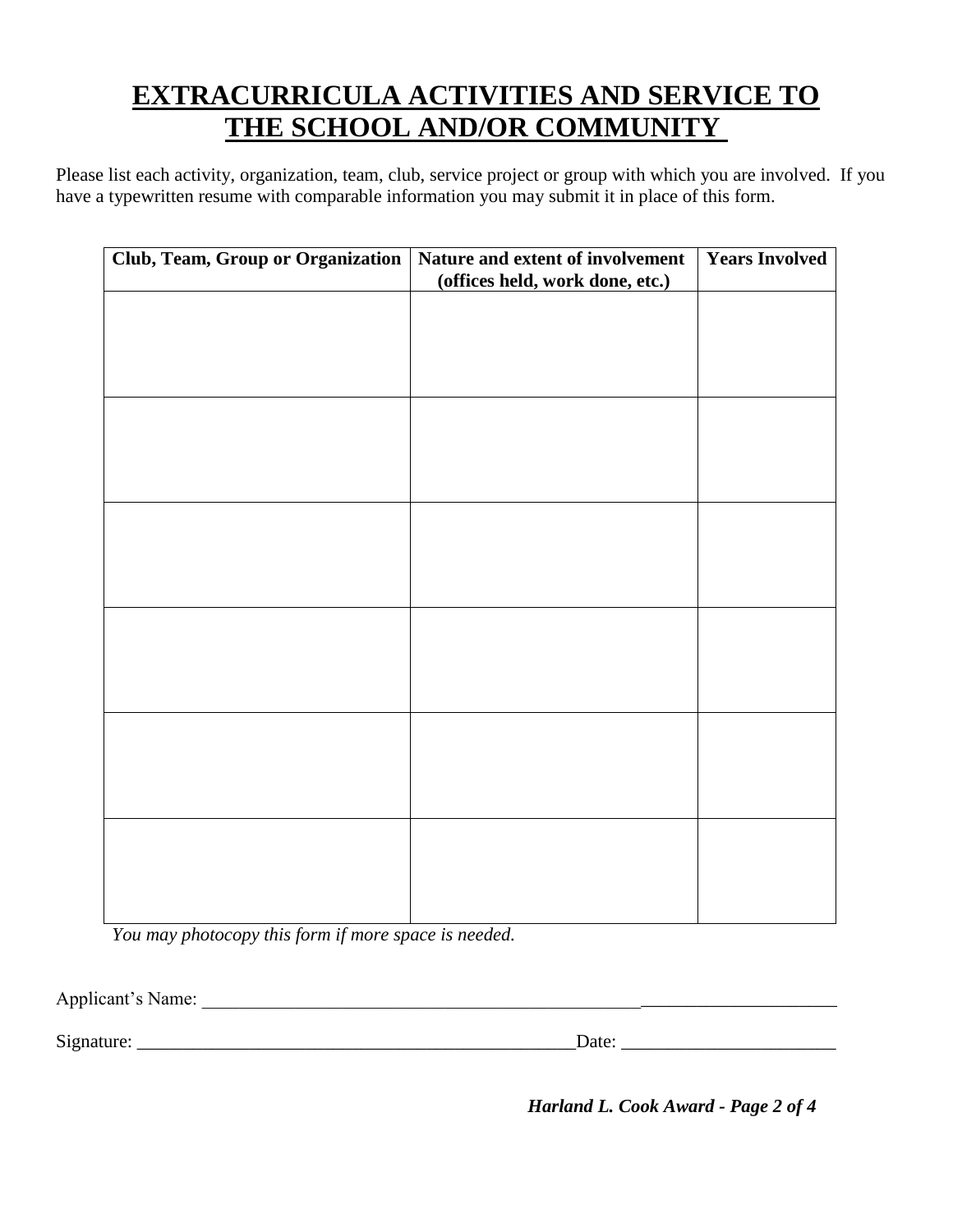# **Work Experience**

Please list each activity, organization, team, club, service project or group with which you are involved. If you have a typewritten resume with comparable information you may submit it in place of this form.

| <b>Place of Work   Nature and extent of the work   Years</b> |  |
|--------------------------------------------------------------|--|
|                                                              |  |
|                                                              |  |
|                                                              |  |
|                                                              |  |
|                                                              |  |
|                                                              |  |
|                                                              |  |
|                                                              |  |
|                                                              |  |
|                                                              |  |
|                                                              |  |
|                                                              |  |
|                                                              |  |
|                                                              |  |
|                                                              |  |
|                                                              |  |
|                                                              |  |
|                                                              |  |
|                                                              |  |
|                                                              |  |
|                                                              |  |
|                                                              |  |
|                                                              |  |

Applicant's Name: \_\_\_\_\_\_\_\_\_\_\_\_\_\_\_\_\_\_\_\_\_\_\_\_\_\_\_\_\_\_\_\_\_\_\_\_\_\_\_\_\_\_\_\_\_\_\_\_\_\_\_\_\_\_\_\_\_\_\_\_\_\_\_\_\_\_\_\_

Signature: \_\_\_\_\_\_\_\_\_\_\_\_\_\_\_\_\_\_\_\_\_\_\_\_\_\_\_\_\_\_\_\_\_\_\_\_\_\_\_\_\_\_\_\_\_\_\_Date: \_\_\_\_\_\_\_\_\_\_\_\_\_\_\_\_\_\_\_\_\_\_\_

 *Harland L. Cook Award - Page 3 of 4*